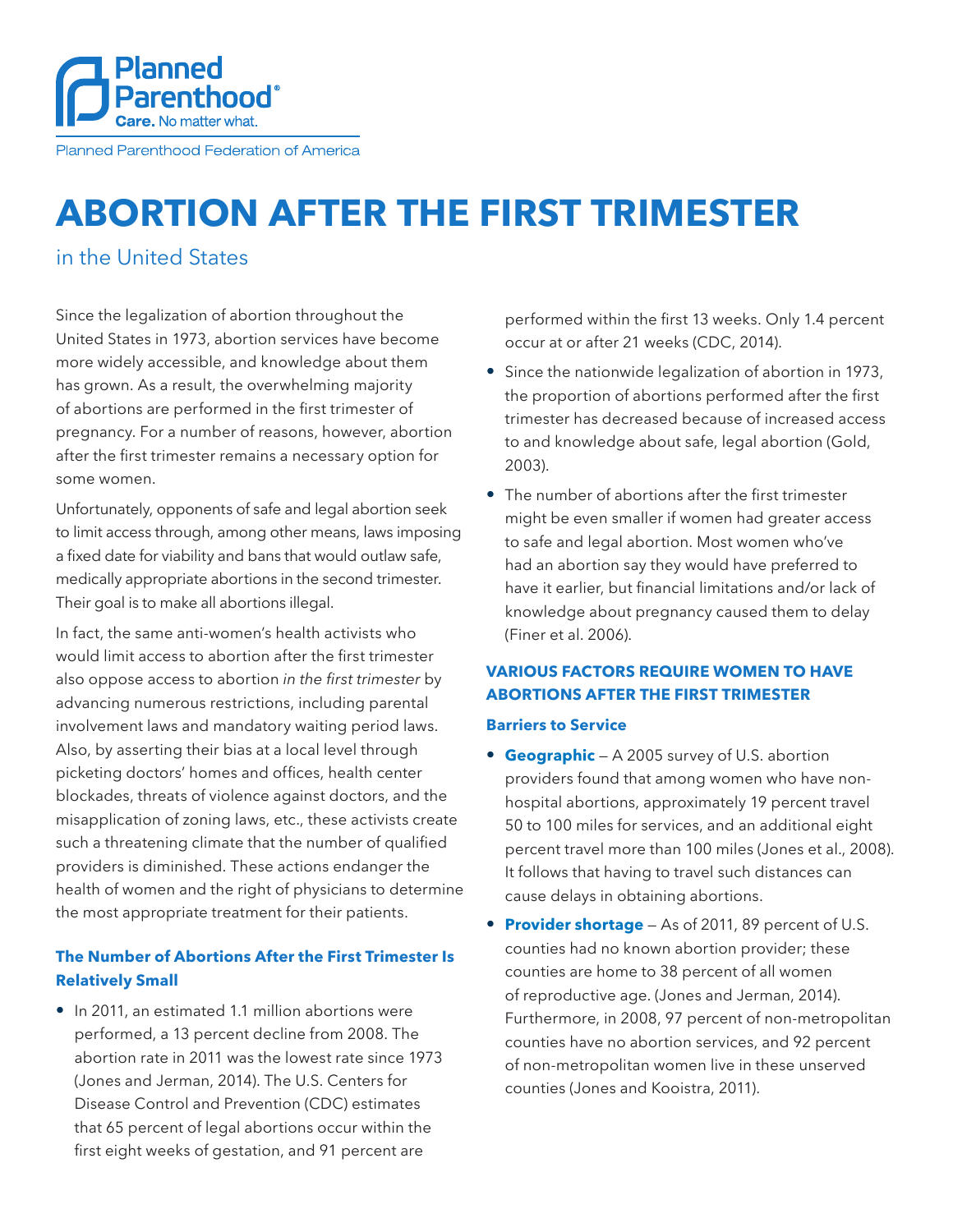- **Financial** In 2000, the average cost of a firsttrimester, in-clinic, non-hospital abortion with local anesthesia was \$372 (Henshaw & Finer, 2003). In 2009 this cost was \$451. The median cost of medication abortion, which can be done in the first 63 days of pregnancy, was \$490 (Jones and Kooistra, 2011). For low-income and younger women, gathering the necessary funds for the procedure often causes delays. A recent study found that women at or under 100 percent of the federal poverty level were more likely than women at higher income levels to have second-trimester abortions (Jones and Finer, 2012). Compounding the problem is the fact that the cost of abortion rises with gestational age: in 2009, nonhospital facilities charged an average of \$1,500 for abortion at 20 weeks (Jones and Kooistra, 2011). Most women are forced to pay for abortions out-of-pocket. In 2008, only 20 percent of abortions were paid by Medicaid and another 12 percent were billed directly to private insurance (Jones et al, 2010). For some women, the cost of abortion can pose significant barriers to access. Thirty-six percent of women having abortions in the second trimester reported that they needed time to raise money to have the abortion. In addition, 18 percent of women having abortions in the second trimester reported that worries about the cost of the procedure caused them to take more time to make their decision (Finer, et al., 2006).
- Legal restrictions Causing additional delays are state laws that mandate parental consent, notification, or court-authorized bypass for minors, and laws that impose required waiting periods. For example, after Mississippi passed a parental consent requirement, the ratio of minors to adults obtaining abortions after 12 weeks increased by 19 percent (Henshaw, 1995).

**Medical indications** affecting the pregnancy may also lead to abortion after 12 weeks.

• In a survey of U.S. women deciding to end their pregnancies, significantly more women in their second trimester cited fetal health concerns than women in their first trimester. The fetal health concerns they cited included the risk of fetal anomaly due to advanced maternal age, a history of miscarriage, a lack of prenatal care, and fetal exposure to prescription medications and non-prescription substances (Finer et al., 2005).

- Conditions in which the woman's health is threatened or aggravated by continuing her pregnancy include:
	- certain types of infections;
	- heart failure:
	- malignant hypertension, including preeclampsia;
	- out-of-control diabetes;
	- serious renal disease;
	- severe depression; and
	- suicidal tendencies.

These symptoms may not occur until the second trimester, or they may become worse as the pregnancy progresses (Cherry & Merkatz, 1991; Paul et al., 2009).

## **Other Reasons for Having an Abortion Past 12 Weeks**

- Exposure to intimate partner violence.
- Absence of partner due to estrangement or death.
- Lack of financial and/or emotional support from partner.
- Lack of pregnancy symptoms, seeming continuation of "periods," irregular menses.
- Psychological denial of pregnancy, as may occur in cases of rape or incest (Jones and Finer, 2012; Ingram et al., 2007; Paul et al., 2009).

## **Adolescents Often Delay Abortion Until After the First Trimester**

- Adolescents are more likely than older women to obtain abortions later in pregnancy (Jones and Finer, 2012).
- Among women under age 15, one in five abortions is performed after 13 weeks' gestation. Twelve percent of teens aged 15 to 19 obtained an abortion after 13 weeks' gestation (CDC, 2014).
- The very youngest women  $-$  those under age 15  $-$  are more likely than others to obtain abortions at 21 or more weeks' gestation (CDC, 2014).
- Common reasons why adolescents delay abortion until after the first trimester include fear of parents' reaction, denial of pregnancy, and prolonged fantasies that having a baby will result in a stable relationship with their partners (Paul et al., 2009). In addition, adolescents may have irregular periods (Friedman et al., 1998), making it difficult for them to detect pregnancy. One study found that teens took a week longer to suspect pregnancy than adults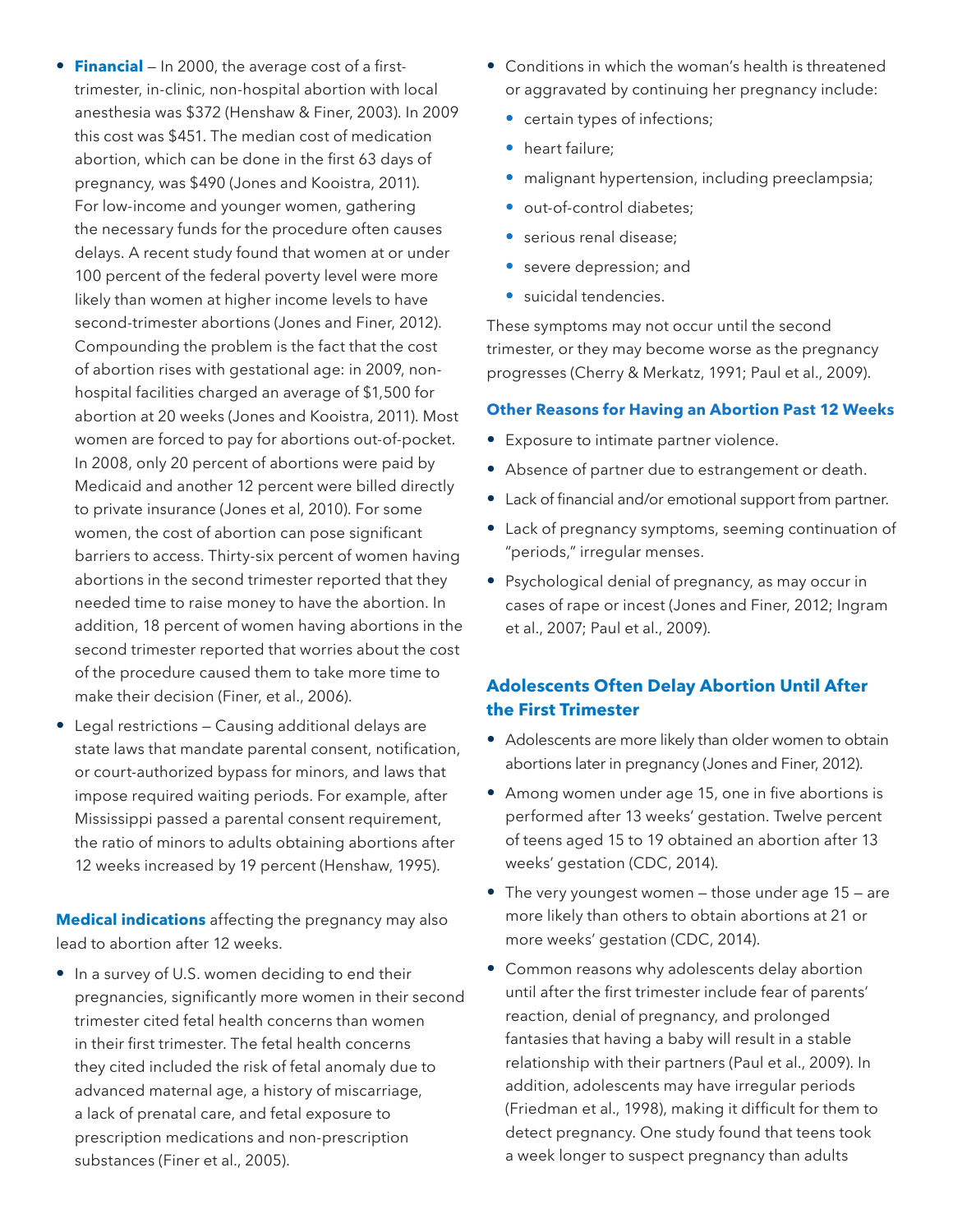did; teens also took more time to confirm their pregnancies with a pregnancy test (Finer et al, 2006). Also, as previously noted, delays are often caused by state laws requiring parental consent or courtauthorized bypass for minors.

## **Abortion After the First Trimester Is as Safe as/or Safer than Carrying a Pregnancy to Term**

- Overall, abortion has a low morbidity rate. Less than 0.3 percent of women undergoing legal abortion procedures at all gestational ages sustain a serious complication requiring hospitalization (Boonstra et al., 2006; Henshaw, 1999; Upadhyay, et al., 2015). The rate of complication increases 38 percent for each additional week of gestation beyond eight weeks (Paul et al., 2009).
- The risk of death from medication abortion through 63 days' gestation is about one per 100,000 procedures (Grimes, 2005). The risk of death with a surgical abortion is about one per one million through 63 days' gestation (Bartlett et al., 2004). The risk of death from miscarriage is about one per 100,000 (Saraiya et al., 1999). But the risk of death associated with childbirth is about 14 times as high as that associated with abortion (Raymond & Grimes, 2012).
- The risk of death associated with surgical abortion increases with the length of pregnancy, from one death for every one million abortions at eight or fewer weeks to 8.9 deaths for every one million abortions after 20 weeks' gestation (Boonstra et al., 2006). In comparison, the maternal mortality rate in the U.S. in 2007 was 12.7 deaths per 100,000 live births — a significant difference in maternal mortality rates between deciding to end a pregnancy by abortion or carrying it to term (Paul et al., 2009; Xu et al., 2010).

## **CURRENT LAW GUARANTEES WOMEN THE RIGHT TO ABORTION AFTER THE FIRST TRIMESTER**

#### **Legality of Abortion**

• In *Roe v. Wade* (410 U.S. 113 (1973)), the U.S. Supreme Court held that the U.S. Constitution protects a woman's personal decision to end a pregnancy. Only after viability — being capable of sustained survival outside the woman's body with or without artificial aid — may the states ban abortion altogether. Abortions necessary to preserve the woman's life or health must still be allowed, however, even after viability.

• Prior to viability, states can regulate abortion, but only if the regulation does not impose a "substantial obstacle" in the path of a woman deciding to have an abortion (Harrison & Gilbert, 1993).

#### **Determination of Viability**

In *Planned Parenthood of Central Missouri v. Danforth* (428 U.S. 52 (1976)), the U.S. Supreme Court recognized that judgments of viability are inexact and may vary with each pregnancy. As a result, it granted the attending physician the right to ascertain viability on an individual basis. In addition, the court rejected as unconstitutional fixed gestational limits for determining viability. The court reaffirmed these rulings in the 1979 case *Colautti v. Franklin* (439 U.S. 379 (1979)).

#### **State Laws and Abortion Facilities**

In *City of Akron v. Akron Center for Reproductive Health*  (462 U.S. 416 (1983)), the U.S. Supreme Court invalidated a costly requirement that all second-trimester abortions take place in a hospital.

#### **Laws and Specific Abortion Techniques**

- • In *Thornburgh v. American College of Obstetricians and Gynecologists* (476 U.S. 747 (1986)), the U.S. Supreme Court ruled that a woman may not be required to risk her health to save a pregnancy even after viability, and it granted the attending physician the right to determine when a pregnancy threatens a woman's life or health. The court also ruled that when performing a post-viability abortion, a physician must be permitted to use the method most likely to preserve the woman's health.
- • On April 18, 2007, in *Gonzales v. Carhart* (550 U.S. 124 (2007, April 18)) and *Gonzales v. Planned Parenthood Federation of America, Inc.* (550 U.S. \_\_\_ (2007, April 18)), the U.S. Supreme Court ignored 30 years of precedent that held women's health must be the paramount concern in laws that restrict abortion access, and in a 5–4 decision, upheld the so-called Partial-Birth Abortion Ban Act of 2003 (the "federal abortion ban") — the first federal legislation to criminalize abortion.
- The federal abortion ban, which does not contain an exception for the woman's health, makes it a federal crime to take certain steps when performing an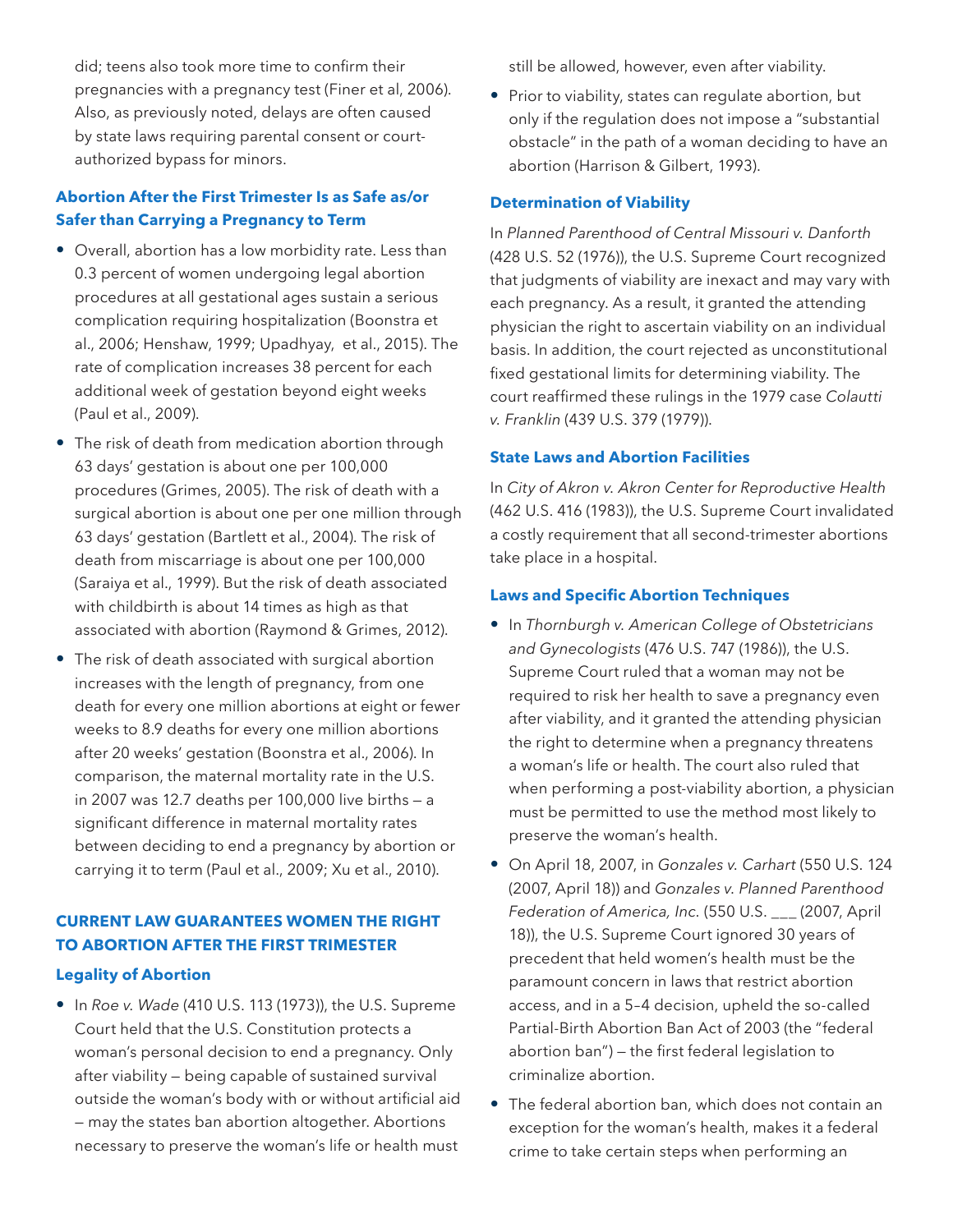abortion after the first trimester. The ruling allows Congress to ban certain second-trimester abortion procedures, despite the fact that doctors and major medical organizations, including the American College of Obstetricians and Gynecologists, believe the banned procedures are sometimes the safest and best to protect women's health.

• The *Carhart* and *Planned Parenthood Federation of America, Inc.* rulings may make it easier for states, as well as the federal government, to further limit a woman's ability to end a pregnancy, especially after the first trimester. This shift will likely spur state efforts to enact new abortion restrictions. Indeed, opponents of women's health continue to work tirelessly to chip away at or limit access for women. The Guttmacher Institute released a report showing that 231 provisions were passed in state legislatures in the last four years to restrict access to abortion (Nash et al., 2015).

## **Protecting the Right to Make Personal Medical Decisions — Planned Parenthood Continues Its Fight**

Despite the federal abortion ban taking effect, Planned Parenthood will continue to provide high-quality care, including second-trimester abortion services, to our clients. Planned Parenthood will also continue to support vital efforts to protect access to safe and legal abortion services at the state and federal levels.

Currently, seven states — California, Connecticut, Hawaii, Maine, Maryland, Nevada, and Washington — have passed Freedom of Choice Acts (FOCA), and other states are seeking to pass similar legislation (Guttmacher Institute, 2015). Although state-level FOCAs have no impact on the federal abortion ban, such laws prohibit the state government from interfering with the decision to continue or end a pregnancy.

### **Cited References**

Bartlett, Linda A., et al. (2004). "Risk Factors for Legal Induced Abortion-Related Mortality in the United States." *Obstetrics & Gynecology*, 103(4), 729–37.

Boonstra, Heather D., et al. (2006, accessed 2013, March 4). *Abortion in Women's Lives*. New York: Guttmacher Institute. [Online]. http:// www.guttmacher.org/ pubs/2006/05/04/AiWL.pdf.

CDC — Centers for Disease Control and Prevention. (2014, November 28, accessed 2014, December 23). "Abortion Surveillance — United States, 2011." *Morbidity and Mortality Weekly Report*, 63(SS-11). [Online]. http://www.cdc.gov/mmwr/preview/mmwrhtml/ss6311a1. htm?s\_cid=ss6311a1\_w.

Cherry, Sheldon & Irwin Merkatz, eds. (1991). *Complications of Pregnancy: Medical, Surgical, Gynecologic, Psychosocial, and Perinatal*, 4th Edition. Baltimore, MD: Williams & Wilkins.

*City of Akron v. Akron Center for Reproductive Health*, 462 U.S. 416 (1983).

*Colautti v. Franklin*, 439 U.S. 379 (1979).

Finer, Lawrence B., et al. (2005). "Reasons U.S. Women Have Abortions: Quantitative and Qualitative Perspectives." *Perspectives on Sexual and Reproductive Health*, 37(3), 110–8.

\_\_\_\_\_. (2006). "Timing of steps and reasons for delays in obtaining abortions in the United States." *Contraception*, 74 (4), 334–44.

Friedman, Stanford B., et al. (1998). *Comprehensive Adolescent Health Care*, 2nd Edition. St. Louis, MO: Mosby.

Gold, Rachel Benson. (2003, accessed 2013, March 4). "Lessons from Before Roe: Will Past Be Prologue?" *The Guttmacher Report on Public Policy*, 6(1), 8–11. [Online]. http://www.guttmacher.org/pubs/tgr/06/1/ gr060108.html.

*Gonzales v. Carhart*, 550 U.S. 124 (2007, April 18, accessed 2013, March 4). [Online]. http://www.supremecourt.gov/ opinions/06pdf/05-380.pdf.

*Gonzales v. Planned Parenthood Federation of America, Inc*., 550 U.S. \_\_\_ (2007, April 18, accessed 2013, March 4). [Online]. http://www. supremecourt.gov/ opinions/06pdf/05-380.pdf.

Grimes, D.A. (2005). "Risks of Mifepristone Abortion in Context." *Contraception*, 71, 161.

Guttmacher Institute. (2015, January, accessed 2015, January 7). *State Policies in Brief: Abortion Policy in the Absence of* Roe. [Online]. http://www.guttmacher.org/statecenter/spibs/ spib\_APAR.pdf.

Harrison, Maureen & Steve Gilbert, eds. (1993). *Abortion Decisions of the United States Supreme Court: The 1990's.* Beverly Hills, CA: Excellent Books.

Henshaw, Stanley K. (1995). "The Impact of Requirements for Parental Consent On Minors' Abortions in Mississippi." *Family Planning Perspectives*, 27(3), 120–2.

\_\_\_\_\_. (1999). "Unintended Pregnancy and Abortion: A Public Health Perspective." Pp. 11–22 in Maureen Paul, et al., eds., *A Clinician's Guide to Medical and Surgical Abortion.* New York: Churchill Livingstone.